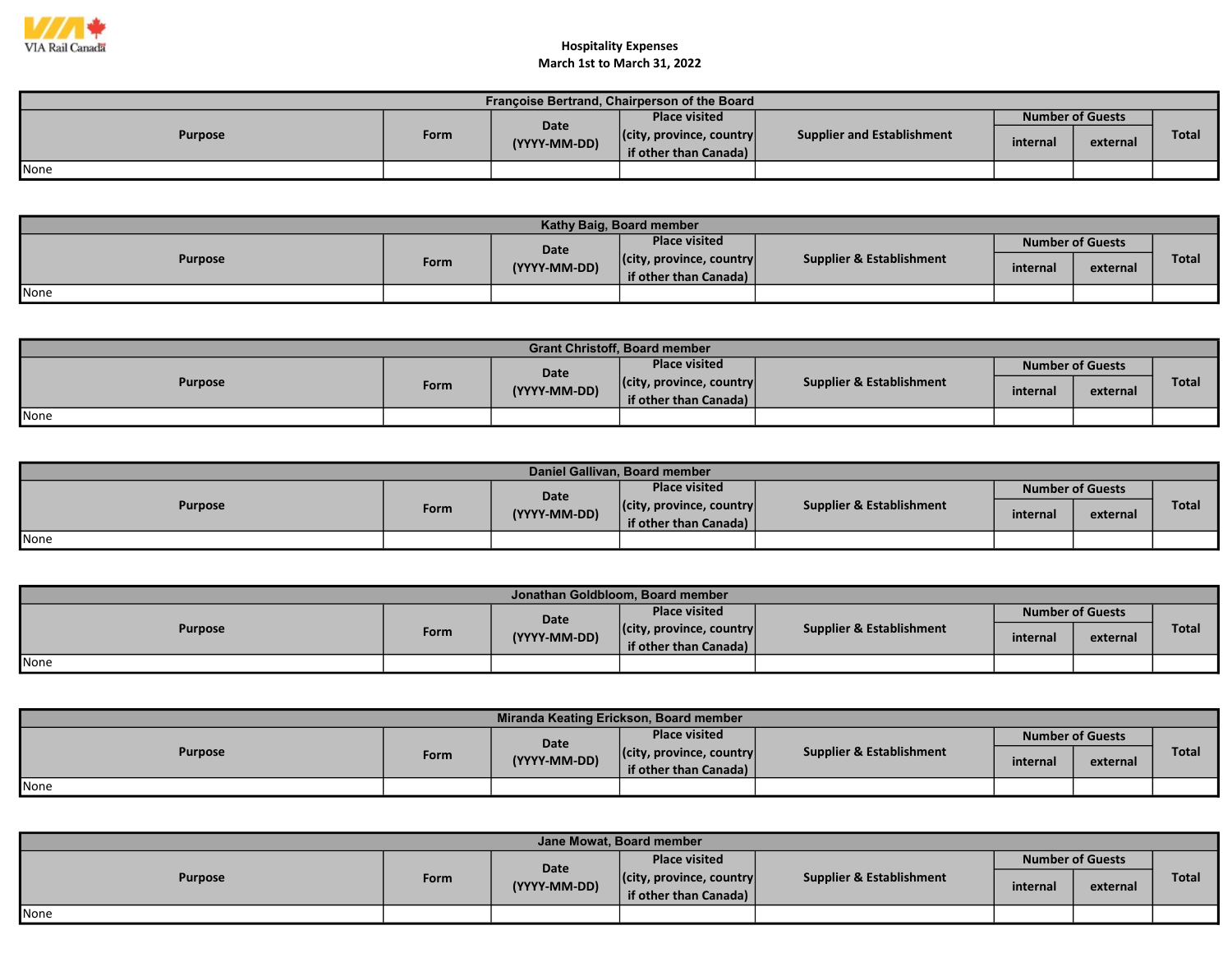

| <b>Glenn Rainbird, Board member</b> |      |              |                                  |                                     |                         |          |       |  |  |
|-------------------------------------|------|--------------|----------------------------------|-------------------------------------|-------------------------|----------|-------|--|--|
| <b>Purpose</b>                      |      | Date         | <b>Place visited</b>             |                                     | <b>Number of Guests</b> |          |       |  |  |
|                                     | Form | (YYYY-MM-DD) | $ $ (city, province, country $ $ | <b>Supplier &amp; Establishment</b> | internal                | external | Total |  |  |
|                                     |      |              | if other than Canada)            |                                     |                         |          |       |  |  |
| None                                |      |              |                                  |                                     |                         |          |       |  |  |

| <b>Gail Stephens, Board member</b> |      |              |                                  |                                     |                         |          |              |  |  |  |
|------------------------------------|------|--------------|----------------------------------|-------------------------------------|-------------------------|----------|--------------|--|--|--|
| <b>Purpose</b>                     |      | Date         | <b>Place visited</b>             | <b>Supplier &amp; Establishment</b> | <b>Number of Guests</b> |          |              |  |  |  |
|                                    | Form | (YYYY-MM-DD) | $ $ (city, province, country $ $ |                                     | internal                | external | <b>Total</b> |  |  |  |
|                                    |      |              | if other than Canada)            |                                     |                         |          |              |  |  |  |
| None                               |      |              |                                  |                                     |                         |          |              |  |  |  |

| <b>Kenneth Tan. Board member</b> |             |              |                                  |                          |                         |          |              |  |  |  |
|----------------------------------|-------------|--------------|----------------------------------|--------------------------|-------------------------|----------|--------------|--|--|--|
| <b>Purpose</b>                   |             | <b>Date</b>  | <b>Place visited</b>             | Supplier & Establishment | <b>Number of Guests</b> |          |              |  |  |  |
|                                  | <b>Form</b> | (YYYY-MM-DD) | $ $ (city, province, country $ $ |                          | internal                | external | <b>Total</b> |  |  |  |
|                                  |             |              | if other than Canada)            |                          |                         |          |              |  |  |  |
| None                             |             |              |                                  |                          |                         |          |              |  |  |  |

| Geneviève Tanguay, Board member |      |              |                                                           |                                     |                         |          |              |  |  |  |
|---------------------------------|------|--------------|-----------------------------------------------------------|-------------------------------------|-------------------------|----------|--------------|--|--|--|
| <b>Purpose</b>                  |      | Date         | <b>Place visited</b>                                      |                                     | <b>Number of Guests</b> |          |              |  |  |  |
|                                 | Form | (YYYY-MM-DD) | $ $ (city, province, country $ $<br>if other than Canada) | <b>Supplier &amp; Establishment</b> | internal                | external | <b>Total</b> |  |  |  |
| None                            |      |              |                                                           |                                     |                         |          |              |  |  |  |

| Vianne Timmons, Board member |      |              |                                  |                          |                         |          |              |  |  |  |
|------------------------------|------|--------------|----------------------------------|--------------------------|-------------------------|----------|--------------|--|--|--|
| <b>Purpose</b>               |      | Date         | <b>Place visited</b>             |                          | <b>Number of Guests</b> |          |              |  |  |  |
|                              | Form | (YYYY-MM-DD) | $ $ (city, province, country $ $ | Supplier & Establishment | internal                | external | <b>Total</b> |  |  |  |
|                              |      |              | if other than Canada)            |                          |                         |          |              |  |  |  |
| <b>I</b> None                |      |              |                                  |                          |                         |          |              |  |  |  |

| <b>Cynthia Garneau, President and Chief Executive Officer</b> |      |              |                                                           |                                   |          |                         |              |  |  |
|---------------------------------------------------------------|------|--------------|-----------------------------------------------------------|-----------------------------------|----------|-------------------------|--------------|--|--|
| <b>Purpose</b>                                                |      | Date         | Place visited                                             |                                   |          | <b>Number of Guests</b> |              |  |  |
|                                                               | Form | (YYYY-MM-DD) | $ $ (city, province, country $ $<br>if other than Canada) | <b>Supplier and Establishment</b> | internal | external                | <b>Total</b> |  |  |
| <b>I</b> None                                                 |      |              |                                                           |                                   |          |                         |              |  |  |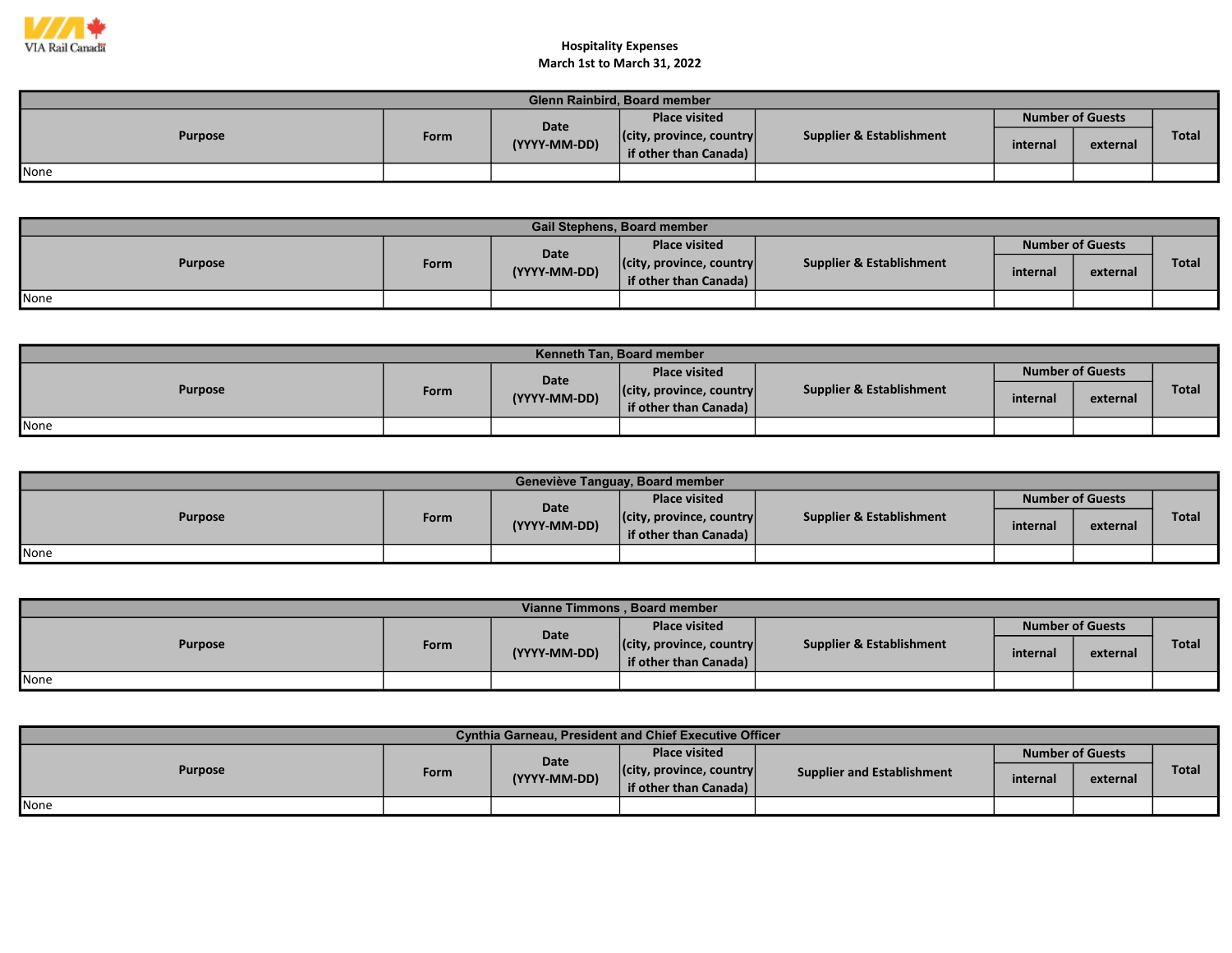

| Danielle Boisvert, Vice President, Corporate Controller |      |              |                                                           |                                   |                         |          |       |  |  |
|---------------------------------------------------------|------|--------------|-----------------------------------------------------------|-----------------------------------|-------------------------|----------|-------|--|--|
|                                                         |      | <b>Date</b>  | <b>Place visited</b>                                      |                                   | <b>Number of Guests</b> |          |       |  |  |
| <b>Purpose</b>                                          | Form | (YYYY-MM-DD) | $ $ (city, province, country $ $<br>if other than Canada) | <b>Supplier and Establishment</b> | internal                | external | Total |  |  |
| None                                                    |      |              |                                                           |                                   |                         |          |       |  |  |

| André Bouchard, Vice-president, Mechanical Services |       |              |                                  |                                   |          |                         |       |  |
|-----------------------------------------------------|-------|--------------|----------------------------------|-----------------------------------|----------|-------------------------|-------|--|
| <b>Purpose</b>                                      |       | <b>Date</b>  | <b>Place visited</b>             |                                   |          | <b>Number of Guests</b> |       |  |
|                                                     | Form  | (YYYY-MM-DD) | $ $ (city, province, country $ $ | <b>Supplier and Establishment</b> | internal | external                | Total |  |
|                                                     |       |              | if other than Canada)            |                                   |          |                         |       |  |
| Meeting with employees                              | Lunch | 2022-03-22   | Montreal (QC)                    | <b>Sodexo</b>                     |          |                         | \$84  |  |

| Bruno Cacciola, Chief, Business Transformation Officer |      |              |                                  |                            |                         |          |       |  |  |
|--------------------------------------------------------|------|--------------|----------------------------------|----------------------------|-------------------------|----------|-------|--|--|
| <b>Purpose</b>                                         |      | <b>Date</b>  | <b>Place visited</b>             |                            | <b>Number of Guests</b> |          |       |  |  |
|                                                        | Form | (YYYY-MM-DD) | $ $ (city, province, country $ $ | Supplier and Establishment | internal                | external | Total |  |  |
|                                                        |      |              | if other than Canada)            |                            |                         |          |       |  |  |
| None                                                   |      |              |                                  |                            |                         |          |       |  |  |

| Marie-Claude Cardin, Chief Financial Officer |      |              |                                  |                                   |          |                         |       |  |  |
|----------------------------------------------|------|--------------|----------------------------------|-----------------------------------|----------|-------------------------|-------|--|--|
| <b>Purpose</b>                               |      | <b>Date</b>  | <b>Place visited</b>             |                                   |          | <b>Number of Guests</b> |       |  |  |
|                                              | Form | (YYYY-MM-DD) | $ $ (city, province, country $ $ | <b>Supplier and Establishment</b> | internal | external                | Total |  |  |
|                                              |      |              | if other than Canada)            |                                   |          |                         |       |  |  |
| <b>I</b> None                                |      |              |                                  |                                   |          |                         |       |  |  |

| Ben Marc Diendéré, Chef Communications & Public Affairs |      |              |                                                                       |          |          |                         |  |  |  |
|---------------------------------------------------------|------|--------------|-----------------------------------------------------------------------|----------|----------|-------------------------|--|--|--|
| <b>Purpose</b>                                          |      | Date         | <b>Place visited</b>                                                  |          |          | <b>Number of Guests</b> |  |  |  |
|                                                         | Form | (YYYY-MM-DD) | $ $ (city, province, country $ $<br><b>Supplier and Establishment</b> | internal | external | <b>Total</b>            |  |  |  |
|                                                         |      |              | if other than Canada)                                                 |          |          |                         |  |  |  |
| <b>None</b>                                             |      |              |                                                                       |          |          |                         |  |  |  |

| <b>Martin R Landry, Chief Commercial Officer</b> |           |              |                                  |                            |                         |          |              |  |  |
|--------------------------------------------------|-----------|--------------|----------------------------------|----------------------------|-------------------------|----------|--------------|--|--|
| <b>Purpose</b>                                   |           | Date         | <b>Place visited</b>             |                            | <b>Number of Guests</b> |          |              |  |  |
|                                                  | Form      | (YYYY-MM-DD) | $ $ (city, province, country $ $ | Supplier and Establishment | internal                |          | <b>Total</b> |  |  |
|                                                  |           |              | if other than Canada)            |                            |                         | external |              |  |  |
| Meeting with employees                           | Breakfast | 2022-03-14   | Montreal (QC)                    | Crew Café                  |                         | 01       | \$25I        |  |  |